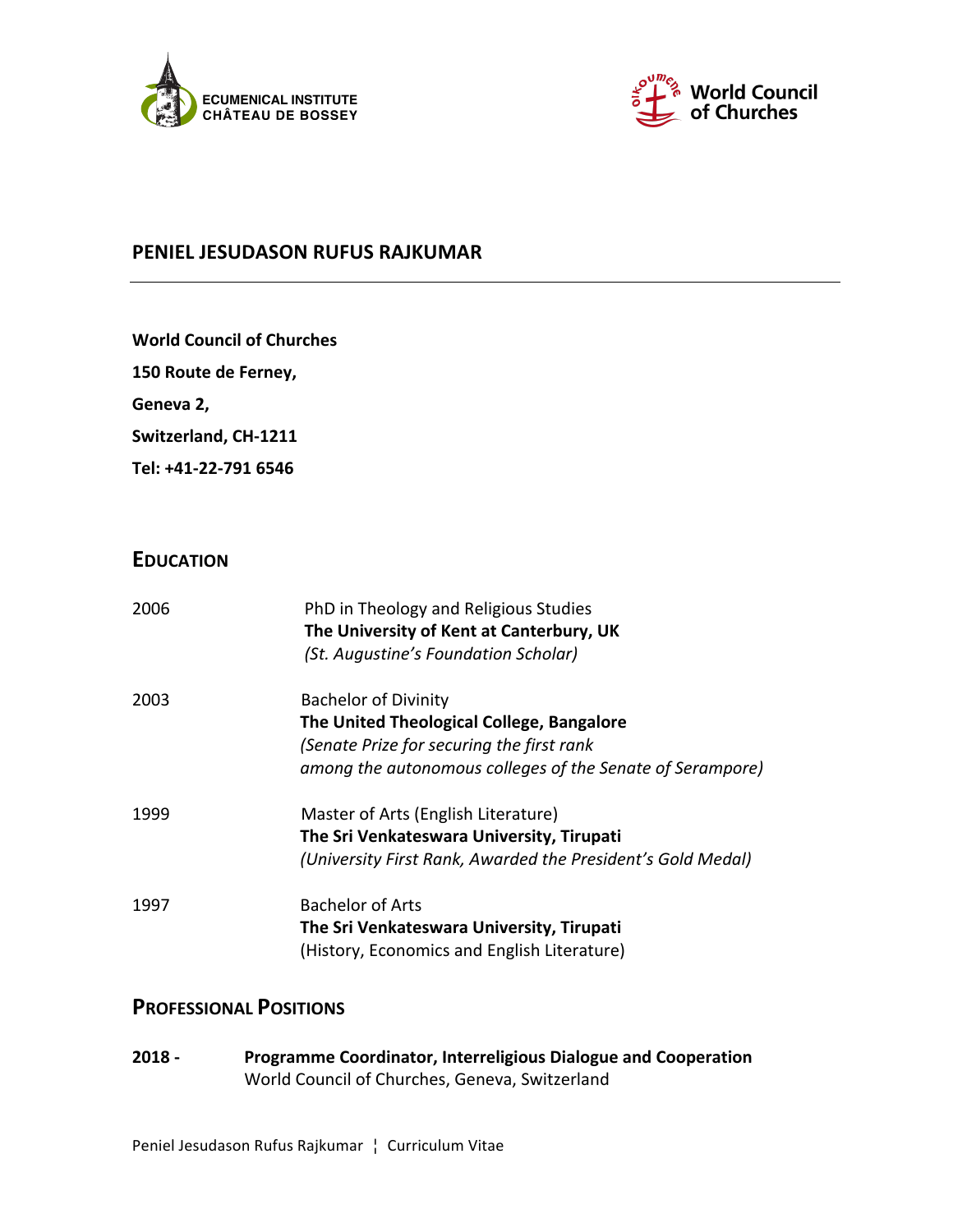| 2013-2017 | Programme Executive for Interreligious Dialogue and Cooperation, |  |
|-----------|------------------------------------------------------------------|--|
|           | World Council of Churches, Geneva, Switzerland                   |  |

- **2016 Associate Faculty Member, Ecumenical Institute in Bossey,** (Affiliated to the University of Geneva,)
- **2008** 2013 Associate Professor in the Department of Theology and Ethics

Also served as Director of the Field Education Programme, Dean of Chapel and Faculty Secretary.

- **2005-2008** Assistant Curate Diocese of London Ministered in a Multi-Cultural, Inner-City, Urban Priority Area (UPA) Anglican Parish in North London.
- **2006 Part-Time Sessional Lecturer in Theology and Religious Studies, University of Kent at Canterbury, UK.**
- **2003 Probationer Church of South India, Vellore Diocese**

#### **Other Academic Engagements:**

**2017 Visiting lecturer** at Wesley Theological Seminary, Washington DC (Sabbatical, January – April)

### **PUBLICATIONS**

#### **Sole Authored Volumes:**

- Forthcoming *Doing Dialogue 'Other-Wise':* Rethinking Dialogue from the Margins, (Geneva: World Council of Churches) *forthcoming*
- **2016, 2010 Dalit Theology and Dalit Liberation: Problems, Paradigms and Possibilities,** (London, New York: Routledge, 2016) (Farnham: Ashgate, 2010) (Winner of the Frank Collison Award for Theological Writing 2010)
- **2007** *Challenges of Transition: Religion and Ethics in Changing Contexts,* (New Delhi: Indian Society for Promoting Christian Knowledge, 2007)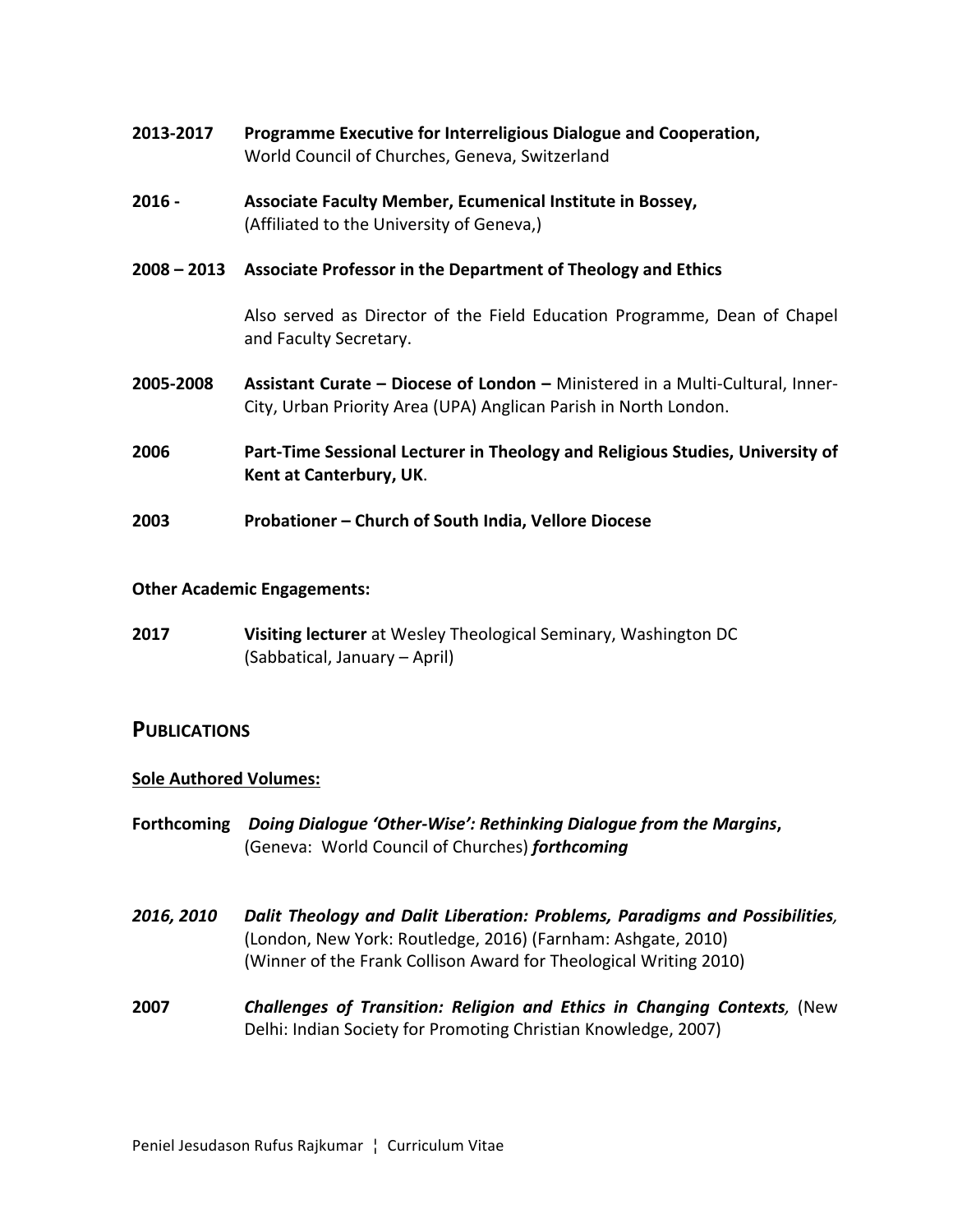#### **Edited**

| 2016 | Many Yet One: Multiple Religious Belonging, Geneva: World Council of<br>Churches, 2016, (with Joseph Prabhakar Dayam)                                                                         |
|------|-----------------------------------------------------------------------------------------------------------------------------------------------------------------------------------------------|
| 2015 | Asian Theology on the Way: Christianity, Culture and Context, Minneapolis:<br>Augsburg Fortress, 2015; first printed London: SPCK, 2012.                                                      |
| 2014 | <b>Mission At and From the Margins: Patterns, Protagonists and Perspectives</b><br>Oxford: Regnum, Edinburgh Centenary Series, 2014, (with Joseph Prabhakar<br>Dayam and I. P. Asheervadham). |
| 2013 | <b>Foundations for Mission, Oxford: Regnum, 2013,</b><br>(with Emma Wild-Wood)                                                                                                                |
| 2010 | <b>Journeying with Christ'</b> – A collection of sermons preached at the United<br>Theological College on various occasions. (Special centenary publication                                   |

project of the United Theological College, Bangalore, 2010)

#### *Journal Editorship*:

*Current Dialoque*, Journal of the Interreligious Dialogue Programme of the World Council of Churches (Since October 2013). Helped establish a contract for the journal to be published by **Wiley Blackwell** from 2019. (so far edited 4 issues of the journal)

*Masihi Sevak: Journal of Christian Ministry* of the United Theological College, Bangalore (June 2009 - May 2012).

Book Reviews Editor, **The Ecumenical Review**, (2016 and 2017)

Member of the editorial board of **The Bangalore Theological Forum** the academic journal of the United Theological College, Bangalore from 2009-2012.

#### *Book Endorsements:*

Mario I. Aguilar, *Interreligious Dialogue and the Partition of India: Hindus and Muslims in Dialoque about Violence and Forced Migration*, (London: Jessica Kingsley Publishers, 2018).

Duane R. Bidwell, *When One Religion Isn't Enough: The Lives of Spiritually Fluid People*, (Boston: Beacon Press, 2018)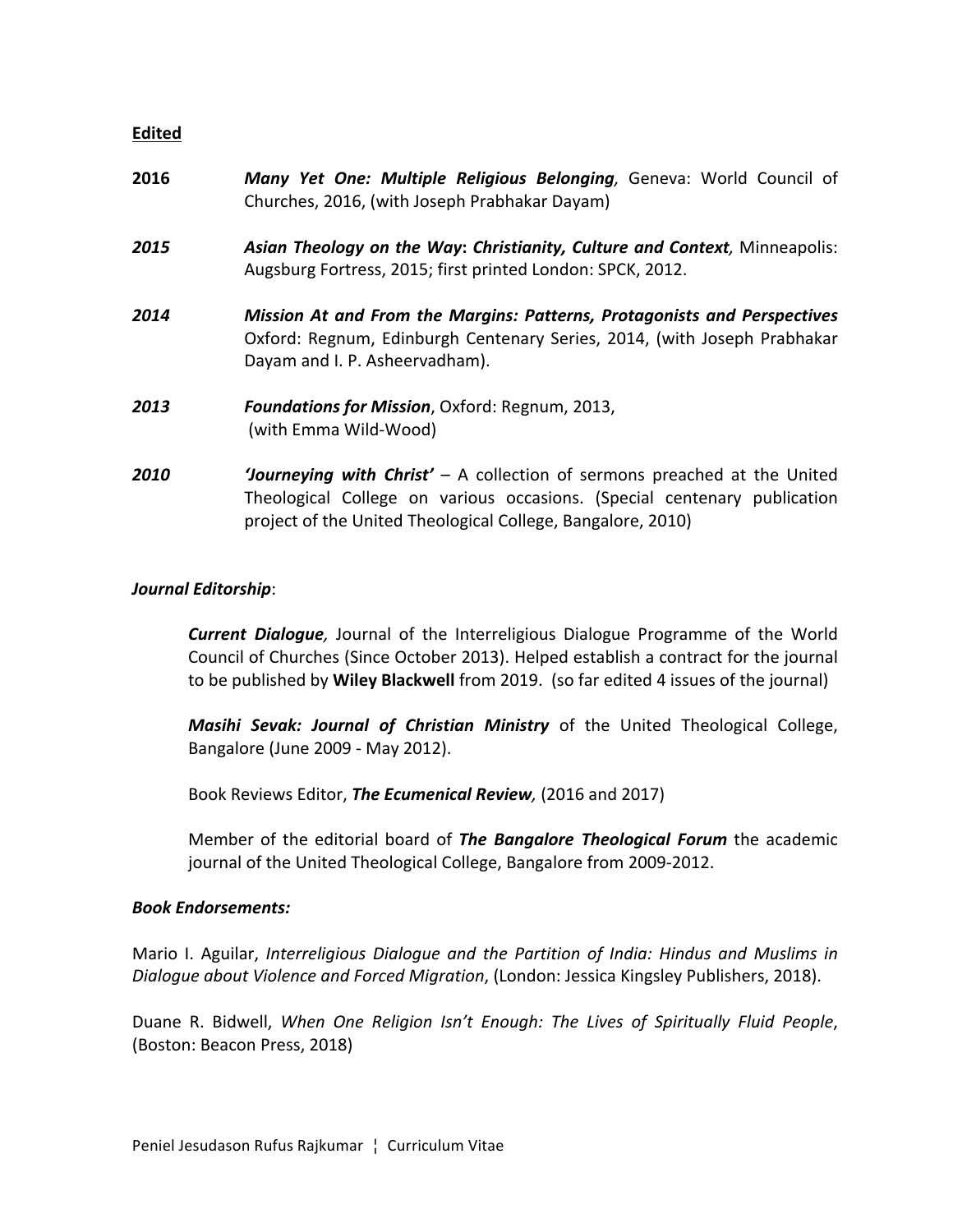#### *Articles: (Since January 2010)*

#### **Book Chapters:**

"The Status of Other Paths," in Michelle Voss Roberts and Chad Bauman (eds.), *Routledge Handbook on Hindu-Christian Relations,* (New York: Routledge, 2019)

'Inter-Religious Relations', in Kenneth Ross (ed.), *Edinburgh Companions to World Christianity,* Vol 3 on Christianity in South and Central Asia, (Edinburgh: Edinburgh University Press, April, 2019)

'Text of Life and Text for Life: The Bible as the Living and Life-Giving Word of God for the Dalits', in Melanie Baffes (ed.), *Text and Context: Vernacular Approaches to the Bible in Global Christianity,* (Eugene, Oregon: Pickwick Publications, 2018), pp-121-129.

Chapters on 'India and 'Religious Violence' in Mark Lamport and George Thomas Kurian (eds.) *Encyclopedia of Christianity in the Global South* (New York / London: Rowman & Littlefield Publishers, 2018).

'Other Faiths', in Kenneth R. Ross, Jooseop Keum, Kyriaki Avtzi and Roderick R. Hewitt (eds.), *Ecumenical Missiology: Changing Landscapes and New Conceptions of Mission,* (Oxford/Geneva: Regnum/World Council of Churches, 2016), pp.218-234.

'Towards a Post-M.M. Thomas Theology of Dialogue' in Jesudas M. Athyal, George Zachariah, Monica Melanchthon (eds.), *The Life, Legacy and Theology of M. M. Thomas:* Only Participants Earn the Right to be Prophets', (New York: Routledge, 2016), pp.269-283.

'Christian-Muslim Engagement in Contemporary India: Minority Irruptions of Majoritarian Faultlines' in Douglas Pratt, Jon Hoover, John Davies and John A. Chesworth (eds.), *The Character of Christian-Muslim Encounter*, (Leiden: Brill, 2015), pp.326-342.

'Metanoia as Method? Towards Re-sourcing and Re-forming Theological Methodology', in J.P. Dayam and P.M. Larbeer (eds.), *Margins in Conversations: Methodological Discourses in Theological Disciplines,*  (Bangalore: BTESSC, 2012), pp.134-147.

'Dalit Theology: The 'Untouched' Touching Theology' in Peniel Jesudason Rufus Rajkumar (ed.), *Asian Theology on the Way: Christianity, Culture and Context,* (London: SPCK, 2012), pp.132-141.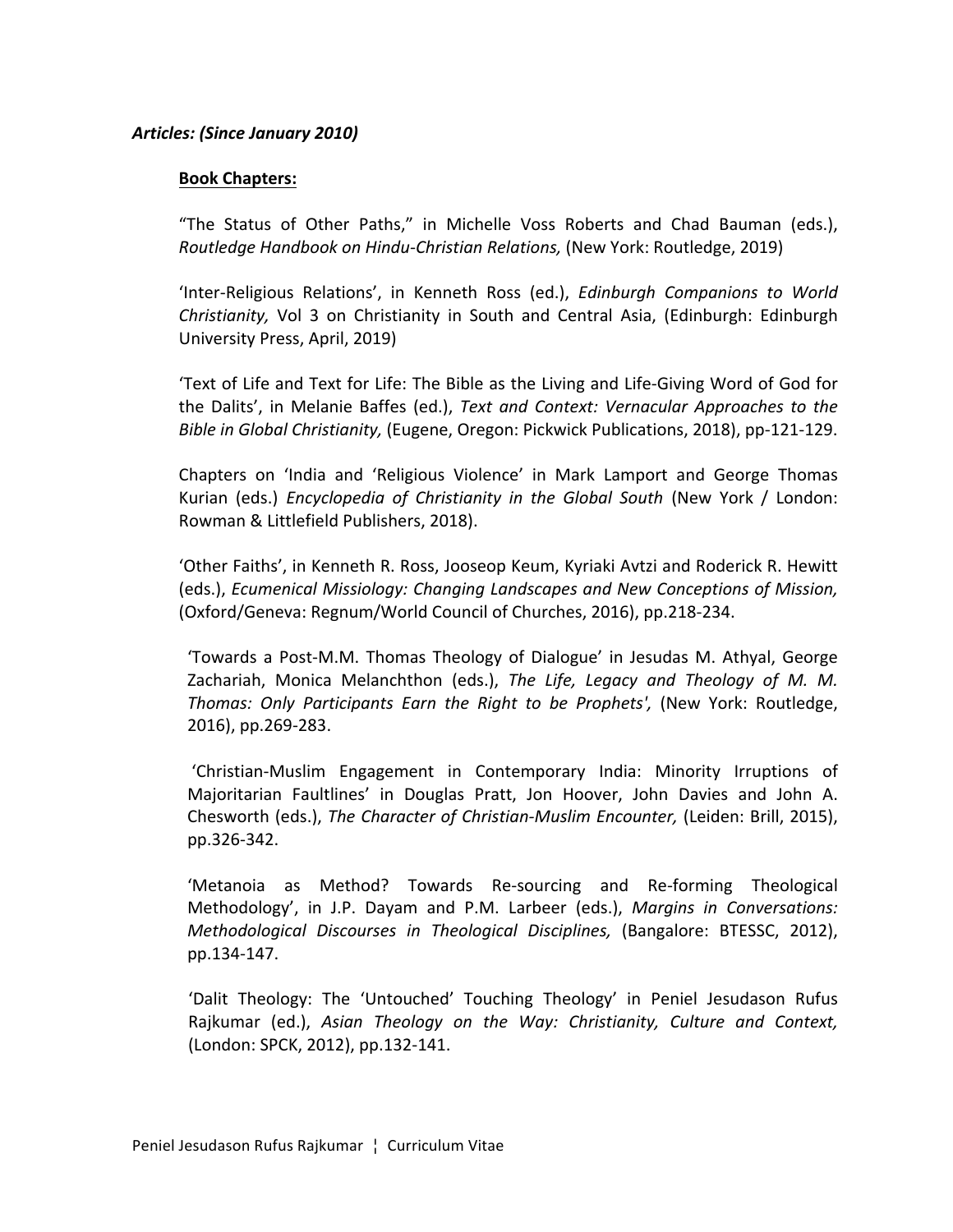'Christian Ethics in Asia', in Robin Gill (ed.) The Cambridge Companion to Christian *Ethics,* (2<sup>nd</sup> Edition), (Cambridge: Cambridge University Press, December 2011), pp.131-144.

'Public Ministry, Ethical Formation and Theological Education in India: An Exploration of Key Issues', in Dietrich Werner et al., (eds). A Handbook of Theological Education in *World Christianity*, (Oxford: Regnum in the U.K., Eugene: Wipf & Stock in the U.S, 2010), pp.161-169.

'The Diversity and Dialectics of Dalit Dissent and Implications for a Dalit Theology of Liberation', in Sathianathan Clarke etal., (eds). *Dalit Theology in the Twenty-First Century,* (Oxford: Oxford University Press, 2010), pp.55-73.

'Christian Theologising and Social Thinking in India: Discerning Interconnections, Transitions and New Directions' - theme article in Vincent Rajkumar (ed.), *Christian* Theologising and Social Thinking in India: Discerning Interconnections, Transitions and *New Directions*, (Bangalore: Christian Institute for the Study of Religion and Society, 2010), pp.1-14.

#### **Journal Articles:**

'Contextual-Rootedness, Other-Centredness and the Reshaping of Indian Theological Education', in *Bangalore Theological Forum*, Vol. L, No.2, 2018.

**Asian Ecumenical Contributions to Theologies of Justice and Peace', in The** *Ecumenical Review,* Volume 69.4, December 2017, pp.570-584.

'Vision of God in Christian Scriptures', *Pro Dialogo*, (Issue on Seeking Truth Together:  $1<sup>st</sup>$  Daoist-Christian Colloquium), Vol. 157, 2017/1.

'Babasaheb Ambedkar: Lessons on Transformation *through*  and Trans-formation *of* Education', in *Bangalore Theological Forum*, Vol. XLVIII, No.2, December 2016, pp.14-21.

'Mission as a Burning Bush Experience of *Semper Reformanda* from the Margins', in *Reformed World*, Volume 64, Issue 3, December 2014, pp.39-50.

'Re-Cast(e)ing Conversions, Rethinking Dialogue: Indian Attempts At an Interfaith Theology of Wholeness', in *Journal for the Academic Study of Religion*, Volume 26, No.2, 2013, pp.157-171.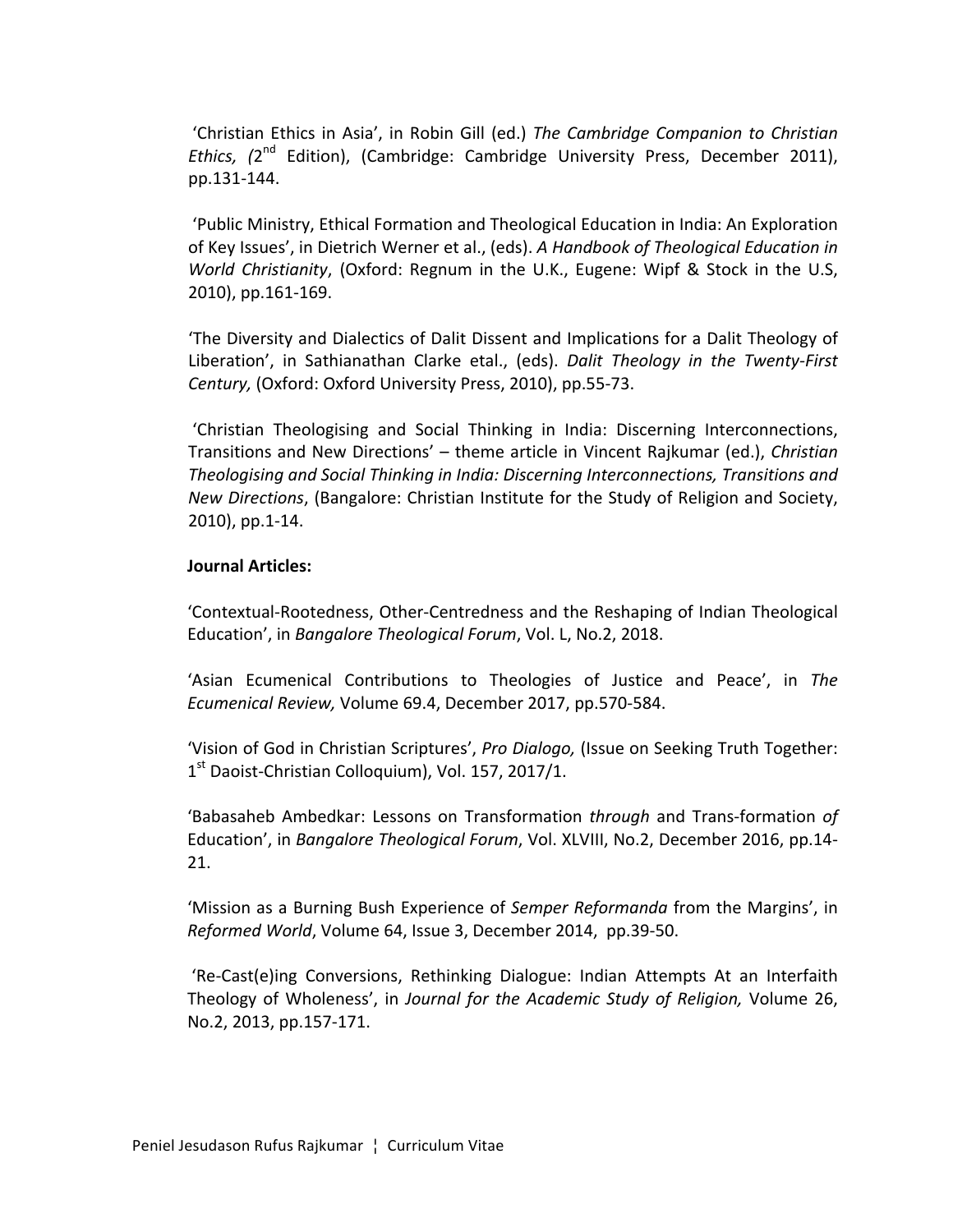'A Prophetic, Polysemic and Proleptic Prompt', in The Ecumenical Review (Theme issue on "Towards a Common Vision of the Church") Volume 65, Issue 3, October 2013, pp. 338-341.

'In Witness to God's "With-ness": Dalit Theology, the God of Life, and the Path towards Justice and Peace', in The Ecumenical Review, Volume 64, Issue 4, December 2012, pp. 546–558.

' "A Radioactive Fallout, Not Lethal but Life-Giving": Implications of Bishop Lesslie Newbigin's Understanding of Mission for a Postmodern Context', in *Bangalore Theological Forum,* December 2011.

'How Does the Bible Mean? - The Bible and Dalit Liberation in India', in *Political Theology, Vol.11, No.3, 2010* (London: Equinox), (pp.410-430).

'Relevant and Effective Theological Education in the Context of Twenty-First Century South Asia', (co-authored with John Joshva Raja) in *Teaching Theology & Religion*, (Wiley-Blackwell) Vol.13, No.3, Jul 2010, (p193-207)

### **LECTURES & SPEAKING ENGAGEMENTS**

**Reading 'Other-Wise': Biblical Interpretation and the Wisdom of the Marginal 'Other',** Paper presented at the Discernment and Radical Engagement Forum of the Council for World Mission, **Taiwan**, May 2019.

'A Gap to be Bridged, an Investment to be Made', Panel presentation on 'Towards Greater Spiritual Convergence for Equal Citizenship Rights', 5th World Forum on Intercultural **Dialogue, Baku, Azerbeijan**, 2-3 May 2019.

**'Multiple Religious Belonging'** – Author Meets Critique Session, European Academy of **Religion, Bologna, March 2019.** 

Address at the panel presentation on 'Celebration of Diversity: beyond tolerance the path towards empathy', 13:00-14:30, Room XXIII – United Nations Rev Dr Peniel Rajkumar, Programme Coordinator, Office of Interreligious Dialogue and Cooperation, The World Council of Churches

'Hostile Identities, Hospitable Identifications: Subalterns Subverting Majoritarian **'Identity-fic(a)tions'**, Paper presented at the Discernment and Radical Engagement Forum of the Council for World Mission, Mexico City, Mexico, May 2018.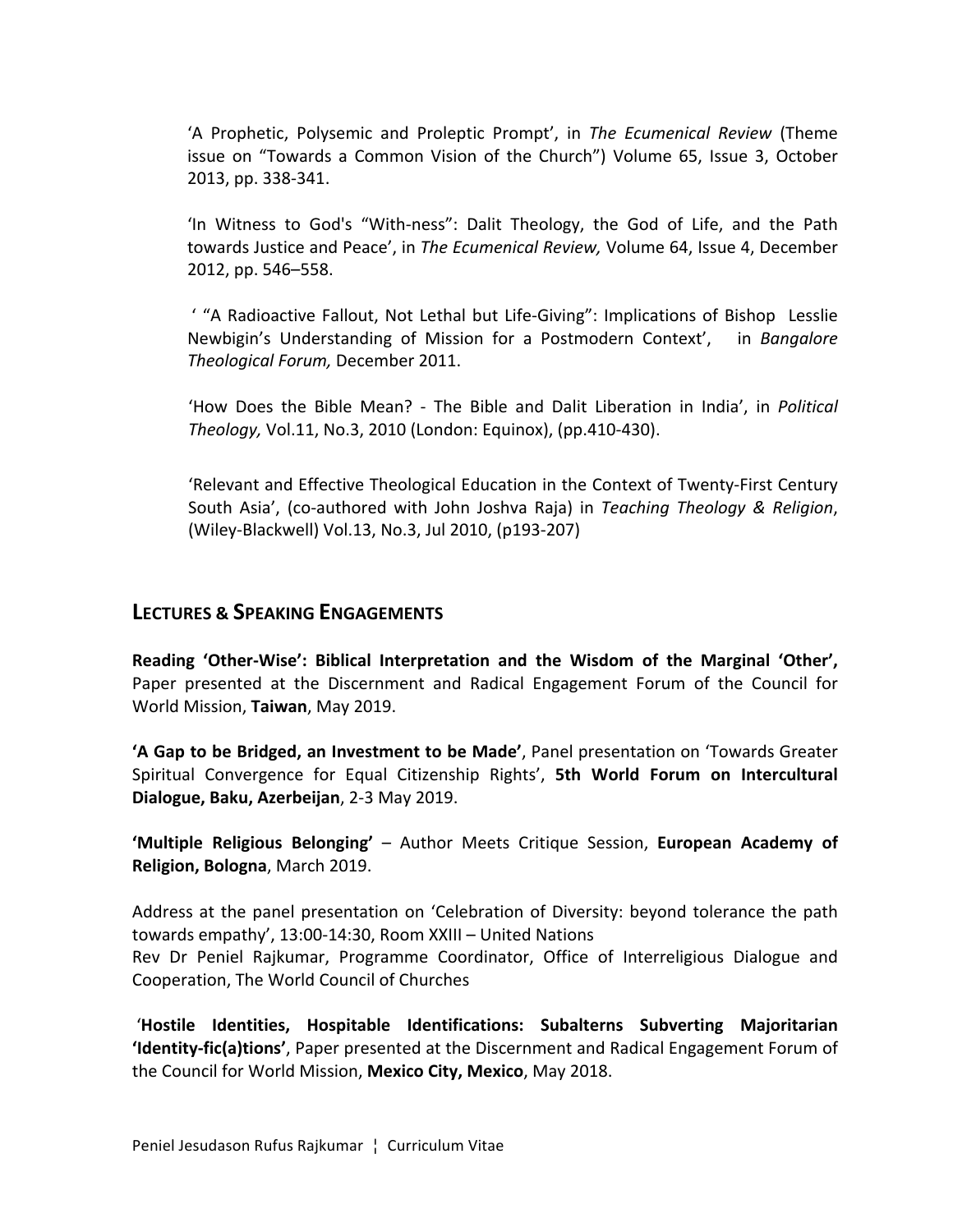**'Interfaith Hospitality'** – Panel Presentation at the **European Academy of Religion – Zero Conference**, **Bologna**, **Italy**, June 2017.

**'Interfaith Hospitality in a World of Islamophobia',** Address in a Public Panel organised by the **Center for Public Theology, Wesley Theological Seminary, Washington DC**, March 30<sup>th</sup> 2017. 

**'Transformative Theological Education and the Future of the Ecumenical Movement'**, Keynote Address at the National Student's Theological Conference of the Board of Theological Education of the Senate of Serampore College, held in **Bangalore, India**, May 3<sup>rd</sup>- $5^{th}$  2016.

Invited Response to the Lecture on **'Public Role of Religions: Contextual Insights and Systematic Theological Reflections'** by Prof. Dr Rudolf von Sinner, (Professor of Systematic Theology, Ecumenics and Interreligious Dialogue at the Escola Superior de Teologia, São Leopoldo/Rio Grande do Sul, Brazil), **Geneva,** February 15<sup>th</sup>, 2016

**'Christian Resources for Building Life Affirming Communities'** address in the seminar on "Interfaith Dialogue Towards Life Affirming Communities" organised by Bishop's College, Council for World Mission and Henry Martyn Institute, Kolkata, India, November 6<sup>th</sup>- 8<sup>th</sup>, 2015.

**'Ek-Centric Engagement: Reshaping Christian Engagement in the Public Space from the** Perspective of the Margins' paper presented at the Interfaith Consultation on "Religious Life and Public Space in Asia", Tao Fong Shan Centre, Hong Kong, September 3<sup>rd</sup>-7<sup>th</sup>, 2015.

Listener's response to papers presented at the conference on 'Buddhist and Christian Attitudes to Religious Diversity' organised by the University of Muenster and the Myanmar **Institute of Theology in Yangon, Myanmar, August 2015.** 

**'Marginally Speaking: Re-visiting Dialogue from the Margins'**, paper presented at the International Theological Conference on Interfaith Dialogue held in **Australian Catholic University, Melbourne, Australia, May 26<sup>th</sup>-29<sup>th</sup>, 2014.** 

Panel presentation on **'Religion and Development'** in The Conference of Muslim-Christian Religious Leaders of Asia, "Bringing 'A Common Word' to Common Action for Justice in Asia", **Jakarta, Indonesia, February 25<sup>th</sup>-March 1<sup>st</sup>, 2013.** 

**'Metanoia' as Method? Towards Re-sourcing and Re-forming Theological Methodology**, Paper Presented in the Workshop on 'Margins in Conversation: Methodological Discourses in Theological Disciplines', Organised by the Board of Theological Education of the Senate of Serampore College & The Ecumenical Christian Center, Ecumenical Christian Center, Whitefield, Bangalore, January  $4^{th}$ -6<sup>th</sup>, 2012.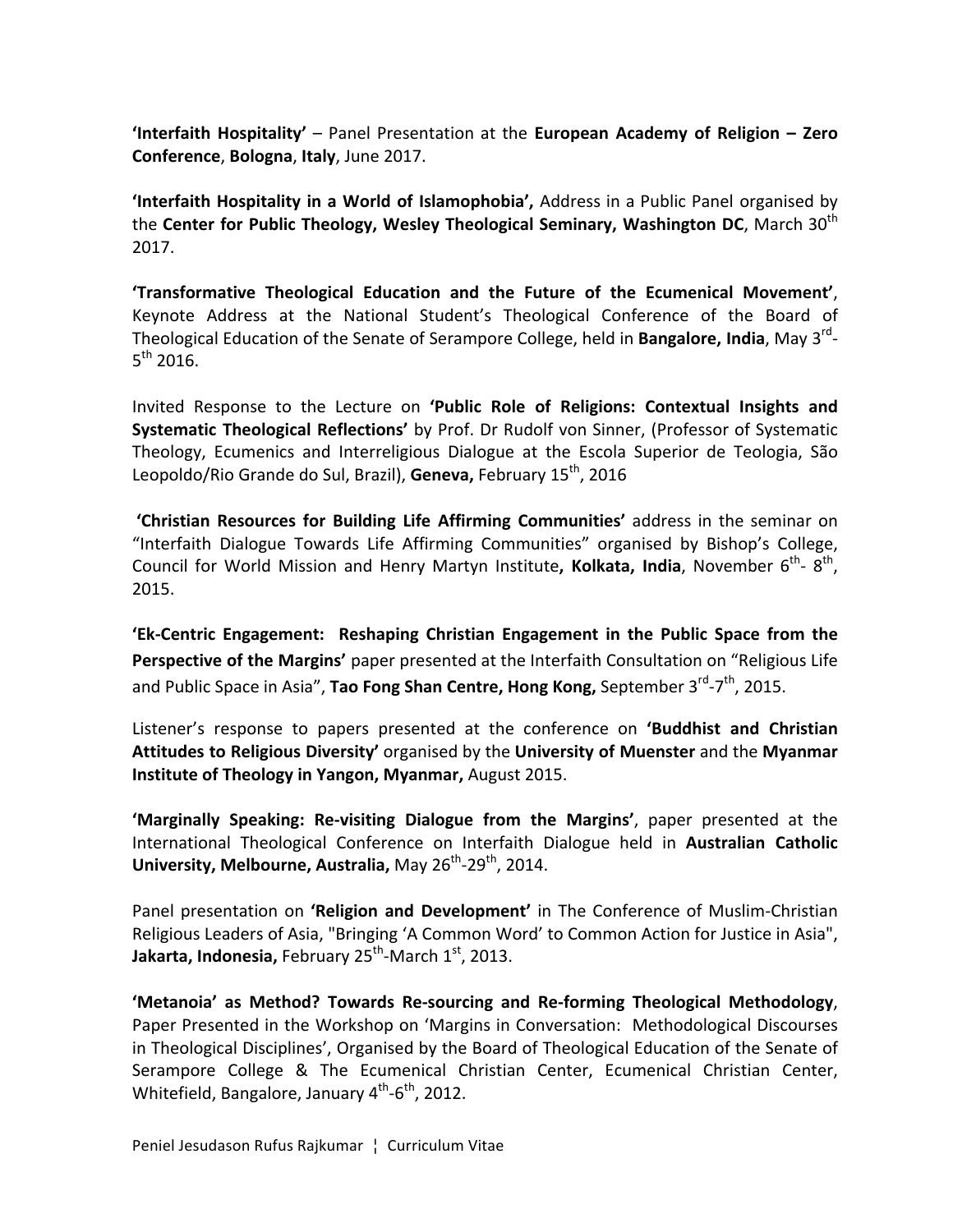**'Re-Cast(e)ing Conversion, Re-visiting Dialogue: Indian Attempts Towards an Interfaith Theology of Wholeness'**, in Conference on Anglicans and Other Faiths – A Century of Engagement, Lambeth Palace, London, December 7<sup>th</sup>-9<sup>th</sup>, 2011.

Delivered the Annual Lectures for Federated Faculty for Research in Religion and Culture, Annual Lecture Series, **Kottayam, India**, November 14<sup>th</sup>, 2011.

'Mission At and From the Margins: Patterns, Protagonists and Perspectives', Presentation at the Edinburgh 2010 Conference, **Edinburgh, Scotland**, June 2010.

'Murder of Motivation as Motivation for Murder: Caste, Christianity and the Conversion **Debate in India'**, Henry Martyn Centre, **Cambridge, United Kingdom**, May 19<sup>th</sup>,2010.

'Christian Ethics, Culture and Climate Change in India', at the Global Consultation on Climate Change organised by the Department of Theology and Studies of the Lutheran **World Federation** in **Puri, Orissa, India,** March 2010.

Respondent at the launching of the **Kairos Palestine Document** 'A moment of truth: A word of faith, hope and love from the heart of Palestinian suffering', Bethlehem, December 2009.

Presentation on **'Towards a Transforming Togetherness: Ecumenism in the 21<sup>st</sup> Century'**, at the WCC Continuation Committee held in Belem, Brazil, January 2009.

Lecture on 'Dalits, Caste and Slavery Today', as part of the Commemoration of Abolition of **Slavery Act** at the Amos Trust, Wallspace, London, United Kingdom, on July 4<sup>th</sup>, 2007.

# **Conferences / Workshops Organised:**

Interreligious Panel on 'Education for Peace', United Nations, Geneva, December  $10^{th}$ , 2018

Interfaith Consultation on 'Interreligious Dialogue and Liberation', Siam Reap, Cambodia, August, 2018

Coordinated the organising of 40 workshops during the World Mission Conference in Arusha, Tanzania, March, 2018

Theological Consultation on Multiple Religious Belonging in Latin American Contexts, Matanzas, Cuba, December, 2017

Christian Confucian Dialogue on 'Harmony Between Christianity and Confucian Culture', Seoul and Andong, South Korea, October 2017

Peniel Jesudason Rufus Rajkumar | Curriculum Vitae